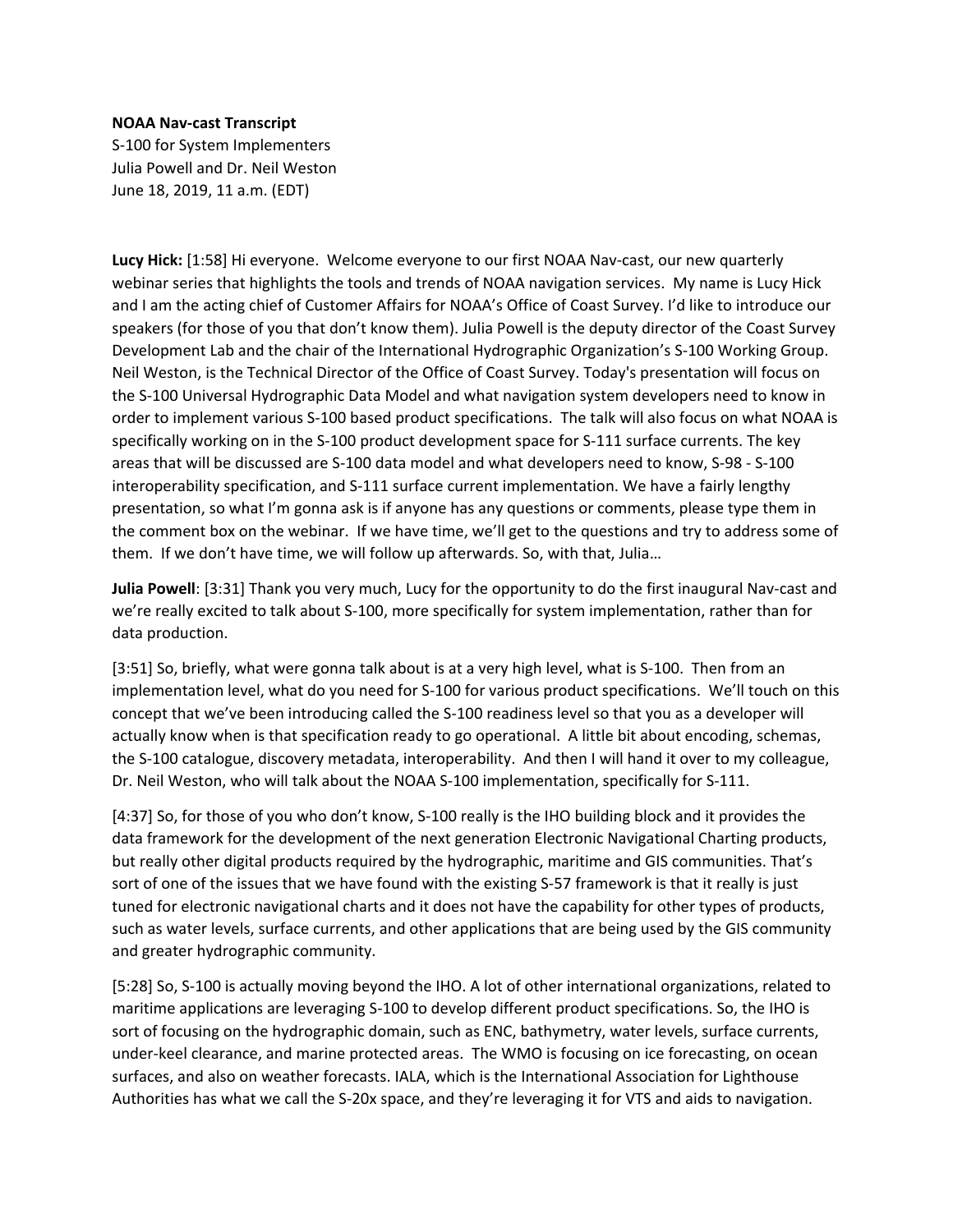Sort of exchange of information. The IMO has designated S-100 as one of their foundational specs for the e-Navigation solution and then also IEC is developing the S-412 route exchange format for use.

[6:41] So, really what does S-100 really mean for the maritime community? It leads to a global consistency of products. But this is what's really important on the development side. It specifies encoding formats, based on product type. So, if you are implementing at a product specification level, there's a specific encoding assigned to the product specification. What that means, as an implementer that you've only implemented a specific encoding. And if a new product comes along that leverages a different encoding than is specified by S-100, it won't have that plug-and-play capability, which is one of the reasons why we stress for implementation to look at the S-100 level. And S-100 currently specifies three different types of encoding. We have the traditional ISO 8211 for S-101 ENCs. This 8211 has been adapted to leverage some of the GIS framework as specifies under the ISO GIS standard. So, slightly different from the traditional S-57 ISO 8211 encoding. Then we've also adapted an HDF5 from the HDF5 group. And the S-102 bathymetry, surface currents, water level, and gridded weather information will leverage that format. Then, we've also adapted GML from the OGC GML spec and given it sort of an S-100 flavor. And that's gonna be utilized for the S-412 for vector weather information, marine protected areas, and things like under-keel clearance management. But the big thing what it does, it moves to a machine readable catalog mechanism. So, it has XML-based catalogues that allow for machine-tomachine readability of data.

[8:44] So, if we do a little bit of a deeper dive into S-100, I will readily admit that it's a very big document and has a lot of different parts to it. Right now, we're at fifteen different parts. And it defines things like out register structure, how we manage our geospatial registry, where we store all of our real world information that then gets tied into feature catalogues. It defines the general feature model and has the modelling for the real world for machines. Defines all the metadata required, feature catalogues, so how we build our feature catalogues, coordinate reference systems, spatial, which is otherwise known as geometry, imagery and gridded data, different portrayal mechanisms, the encoding formats, which I spoke about on the slide before. We actually have now a scripting language to help with some of the portrayal implementation. We've also implemented online communication and data protection, otherwise known as encryption.

[9:51] So, the key thing is as an implementer, where do you actually find information? And this link (and we'll make the slides available as a PDF to everybody). But, this website is actually maintained by the IHO. And what it does is it links to the latest edition of S-100. And it provides links to where we store the S-100 schemas, which are actually stored on Github. The S-100 UML models, which are downloadable via Github. It also has the links to an HTML version of the UML models. So, S-100 is a model-based framework. So, its whole foundation is on the unified modelling language. So, it's easily adaptable for system developers.

[10:43] So, the other thing is that people ask. So, when the IHO published something, where is the actual final thing published? And the IHO publishes on the S-100 Geospatial Information Registry. And this link points to…it's currently on our beta registry. But these are all the official public published S-100 based product specifications and the latest version of S-100.

[11:20] And once you click on one of those links, it actually brings up, for example, here is S-101. This is Edition 1. Talks about the abstract, what it is. But the key thing, what it has, is it provides you a link to the actual document. But it also provides a link to the version of the feature catalogue and a version of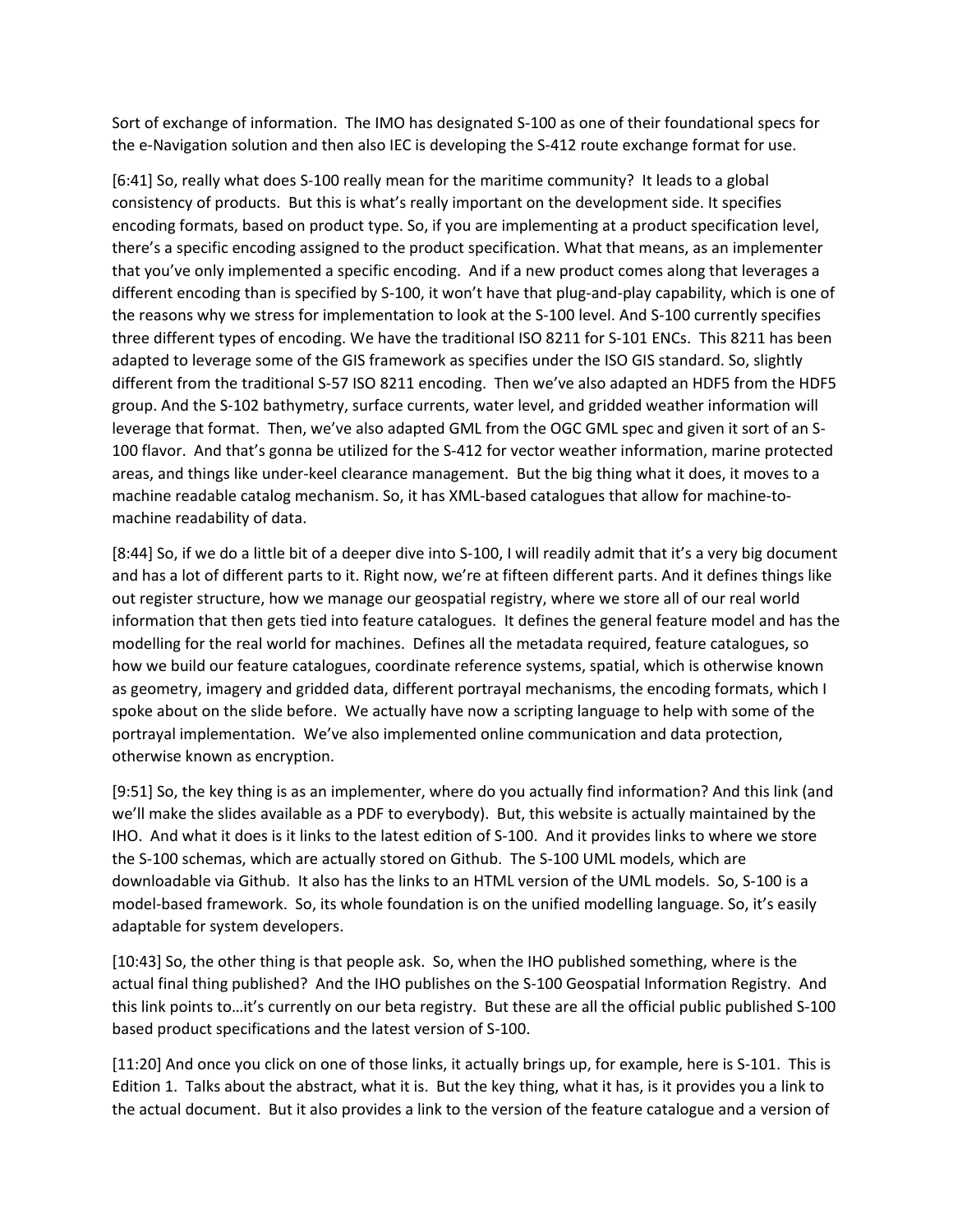the portrayal catalogue that was published along with that specification. So, this is where, as a developer, you actually find the specific feature catalogue and portrayal catalogue that you would require, you know, when you upload and new information comes. We're also working on, you know, a place where we can publish test data, for these different types of products. For example, there the converter that ESRI has provided for S-57 to S-101.

[12:22] So, the IHO is sort of in the process of really beefing up its testbed website. So, for example, here, the IHO also maintains a testbed registry. This one is password protected, so you would have to register for it. But, what it does, is it actually provides you with all the latest versions of the different specifications that are in work, in terms of what's going through the approval process. So, for example, we have already published out Version 1 of S-102. And Version 2 is due to come out late this year. So, it's currently going through the approval process. But this is where you can find the latest S-102 information.

[13:05] The other big thing that we're looking at implementing. Or that we've adopted at the last big IHO meeting is this concept of S-100 readiness levels. They've been adapted from the NASA technical readiness levels. And the intention is to show what is the readiness for operational use. So, it allows the non-IHO stakeholder organizations to gauge when their development will meet an appropriate readiness level for transition to live operations. So, for example, when the IHO publishes and Edition 1 of a product specification under S-100, that's really the testing and development edition. We feel that it's stable enough to move into a testing and development phase. It is not stable enough to move necessarily into an operational phase. And it has to have certain components in order to get to an Edition 1 for IHO approval. And then we have a fairly, what we're trying to implement at the IHO level is a more iterative development process to get to Edition 2, which is considered the operational phase. But, as you move through your iterative development, we feel that looking at it, you have to have certain key components of the product specification in order to go operational. And then we also feel that there are certain key components when that specification is designated as front of bridge, as it will be used as a navigation system, and in the long into an ECDIS, it actually needs to be part of the overarching interoperability specification and have alerts and indications built in and have sort of operational data. So that's when it's on operational. So, this is one of the things that we're pushing forward through our product specification development lifecycle to hopefully make it more transparent to the wider community where we're at in terms of development and operational readiness.

[15:22] So, one of the key things that S-100 has, which really makes the machine-to-machine aspect for when we update a product specification are machine readable XML catalogues. And one of the big ones if feature catalogues. So, feature catalogues in the old S-57 world was a gigantic paper document that system implementers would have to hand-build their implementation of that document. This time, it's actually already in a machine readable format. And what this does, it binds our features and attributes together, ties in spatial primitives (points, curves, and surfaces). And here's sort of a snippet from S-101 to show everything is sort of appropriately tagged. And this is conforming to the S-100 feature catalogue model.

[16:24] The other one is that we have S100 based portrayal catalogues, which is also a machine readable set of symbols and portrayal rules. One thing I want to stress for system implementation is S-100 now defines two types of portrayal mechanisms. One is LUA, which is used for S-101 portrayal and is best for portrayal rules that need to use external conditions to generate the portrayal. So, for example, if the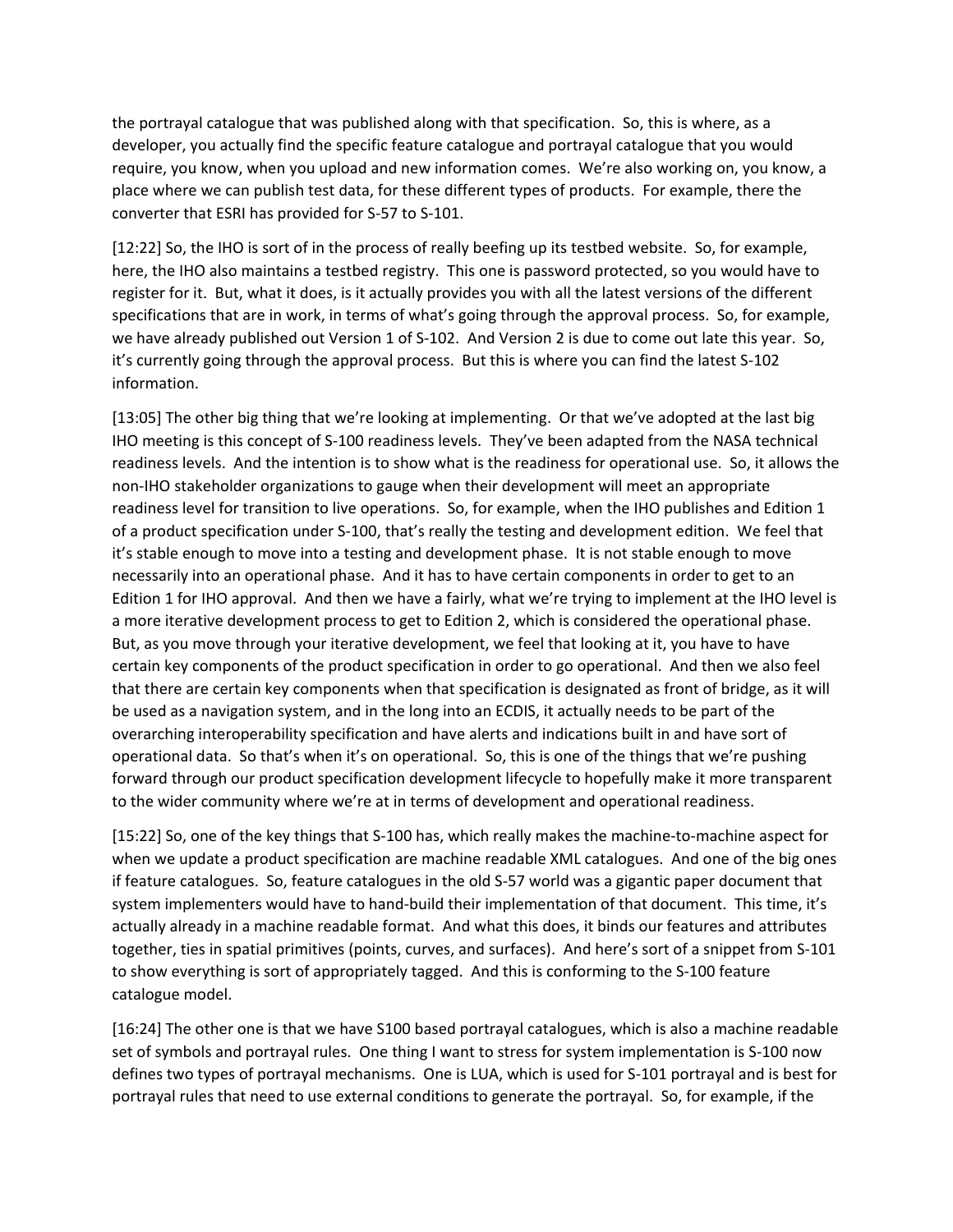portrayal is affected by something like the ship's draft, that product specification will use LUA for their portrayal mechanism. Otherwise they'll use the XSLT mechanism, which is a simplified rule, based on XML style sheets. This is where I have it in red. Navigation systems must implement both for it to be interoperable and for it to be able to leverage the portrayal catalogue, built by different product specifications.

[17:27] The other thing that's really robust within S-100 is the S-100 discovery metadata. Discovery metadata allows for automated tools to discover the semantics of the data within the datasets. S-100 is a profile of the ISO 19115 metadata profile. The one big change from ISO 19115 is we make metadataIdentifier mandatory and we validate it via the S-100 schema definition and the S-100 Schematron metadata rules. And those schemas are available via the links that I had shown earlier in the presentation.

[18:27] The big thing about discovery metadata, it facilitates information exchange. And it's implemented utilizing XML exchange catalogues. And those catalogues contain metadata about the overall exchange catalogue, metadata about individual datasets, and metadata about the support files that make up the complete package. At the S-100 level for metadata, in the discovery portion, most everything is optional. But at the product specification level, the restrictions will occur. So, not every specification will use every metadata field. But from an implementation level, implemented at the S-100, so then if different product specifications have different parts of metadata information, you'll be able to read it all.

[19:21] So, in terms of metadata, some has changes in terms of our traditional mechanisms, but some has not. Datasets are packaged up and delivered usually via a .zip file. There is an XML instance that really shows sort of the deep dive into the metadata. So you would be able to write a script against that. Metadata catalogues actually define where in the world the data is. It has different sections. It can deliver a feature and portrayal catalogue if needed for an emergency situation. I think for most applications, the feature and portrayal catalogue will not get delivered. But it really talks about, it really is about delivering the different datasets and different support files.

[20:12] So, the big thing to stress is that it is an XML for machine to machine data discovery.

[20:21] Here is sort of a snapshot of the UML or part of the UML model that really shows the different types of metadata that are discoverable for various types of datasets. So, for example, you'd be able to find the file path, if the data's encrypted, the scale of the data, the encoding format. So it really does deliver everything that you would need in terms of being able to automatically get the data for where you need it, including things like the bounding polygons of the datasets. So, if you're looking for just-intime data delivery for latency, you'd be able to write a script based on ship's parameters to be able to scrape and figure out if there's a new dataset available and then go find that where it's stored in the world and then deliver that. Versus having to maybe deliver the entire regional dataset that may be packaged up.

[21:25] So, here's more of a snapshot of the XML of the different metadata that's contained.

[21:34] So, what we're really doing…a little bit about what NOAA's doing…is that we're really looking at building out a central metadata database to handle datasets, metadata. And then the XML will actually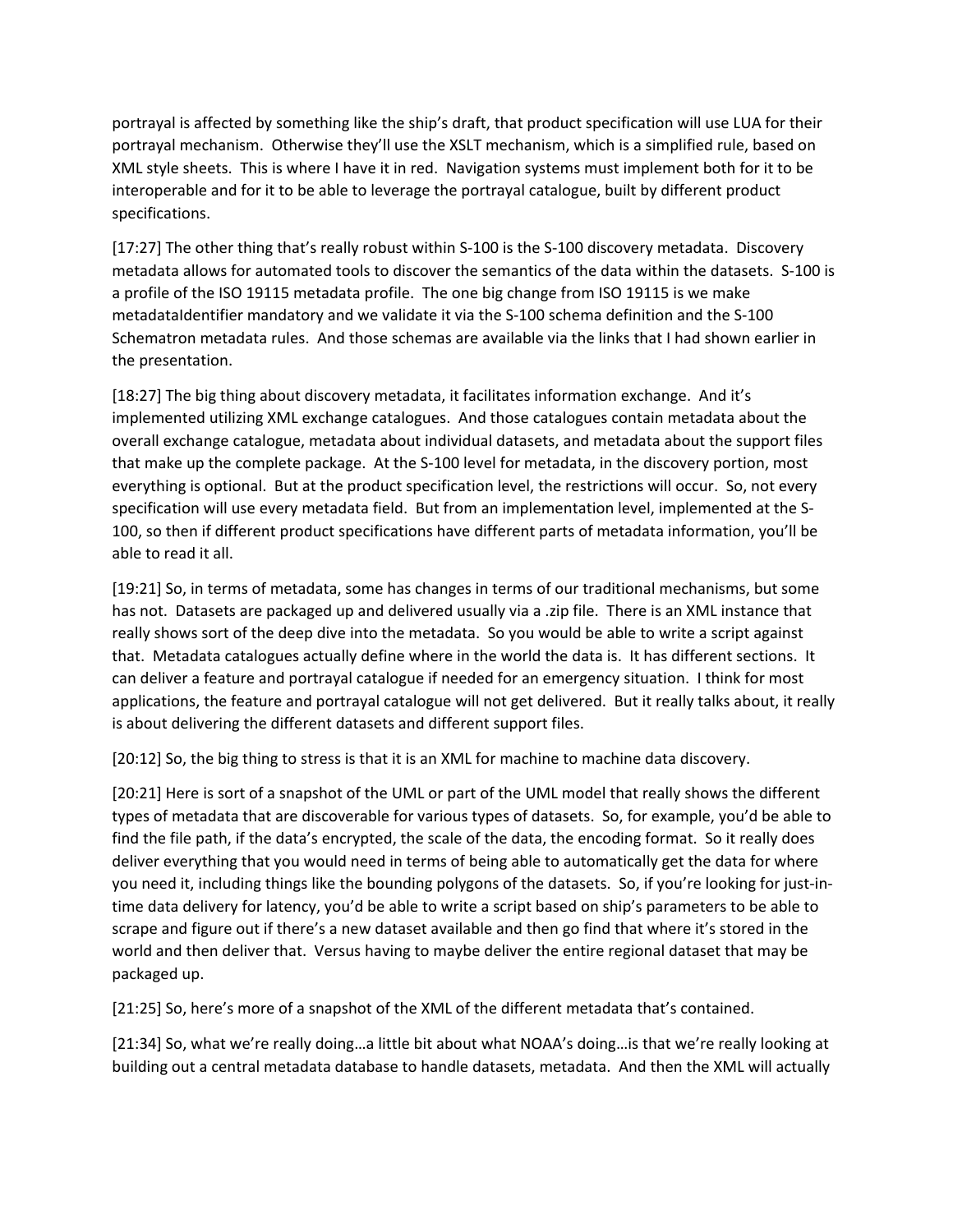allow for discovery. So, it will let you know when new data is released, where data is stored, where it is geographically, what type of data it is and who produced the data.

[22.02] A little bit about how we're looking at it for data dissemination, before it turn it more specifically over to Neil. When we're looking at file sizes, and this goes to some of the IHO guidance that we have when we build product specifications. Because people ask, "why are file sizes still limited to 10 megabytes?" And we say, a lot of it has to do about data dissemination and when you're trying to deliver a new updated dataset that has a lot of information, you still have to be cognizant about how that data is delivered. And most of us on shore-based services, we're used to fiber connection. If not, our LTE 4G phones. If not, we're up to 5G. You know, it gets faster. Then you still have to think about that there still a lot of data that's delivered via satellite and Inmarsat. And that bandwidth, you have to really pay for. So there's still considerations to that lowest common denominator in terms of data delivery.

[23:13] The other big thing that we're looking at…and this is really for the navigation systems…is that we've developed what we call S-98, which is the S-100 interoperability for navigation systems. And that is a framework for capturing interoperability rules for use in ECDIS and what we call "front of bridge" systems. So, that could even be a portable pilot unit, and ECS. What this gives you is a machine readable mechanism for rules for the different products that may be loaded in conjunction with each other. And we're looking at harmonized graphical presentations for these S-100 data products.

[23:57] So, this is sort of a bit of a snapshot. This is what we're aiming to get. Although we still have to work on our harmonized presentation. So this is using a traditional shaded bathymetry. But we need to look at sort of better rules and say maybe what we're looking for is the two color safe and unsafe traditional water presentation that's used in ENC for S-102 bathymetry. You can see we have surface currents. But you also see your primary navigation information that you need, such as regulated areas. And your shoreline is viewed appropriately on top of your bathymetry. So this is what we want.

[24:43] But this is what we don't want. And this is sort of what you get if you don't have any rules. So you can see that you bathymetry dataset is leeching over the shoreline construction. Your surface currents, they're fairly dense representation right now. The colors probably need to be adjusted. If you look at it on top of an ENC. That speed and direction color is very much similar to one of the ENC shades. So, there has to be care given in terms of what portrayal should be used for what products in a front-of-bridge system. So, for example, I say magenta should be a reserved color for electronic navigational charts. Because if every product that's considered front-of-bridge uses magenta for something, the navigational significance of magenta is diminished. So there has to be some sort of rules and hierarchy applied for portrayal and for color selection across the different product specifications. But they also have to work together and in different lighting conditions. So, there's a lot of work to be done in that space. However, for other products that aren't necessarily designated front-of-bridge, there really doesn't have to be a whole lot of portrayal harmonization and/or rules. And you can have a lot more freedom in that display of information.

[26:14] So, the key takeaways that I want to talk about before I hand it over to Neil is that you really want to implement at the S-100 level to ensure optimal plug and play. The harmonization of data is something that we're really working on at the IHO and the S-100 working group level, including improved interoperability. And the thing that I stress is that if data producers move to leveraging consensus based standards…and this comes from different hydrographic offices…it actually leads to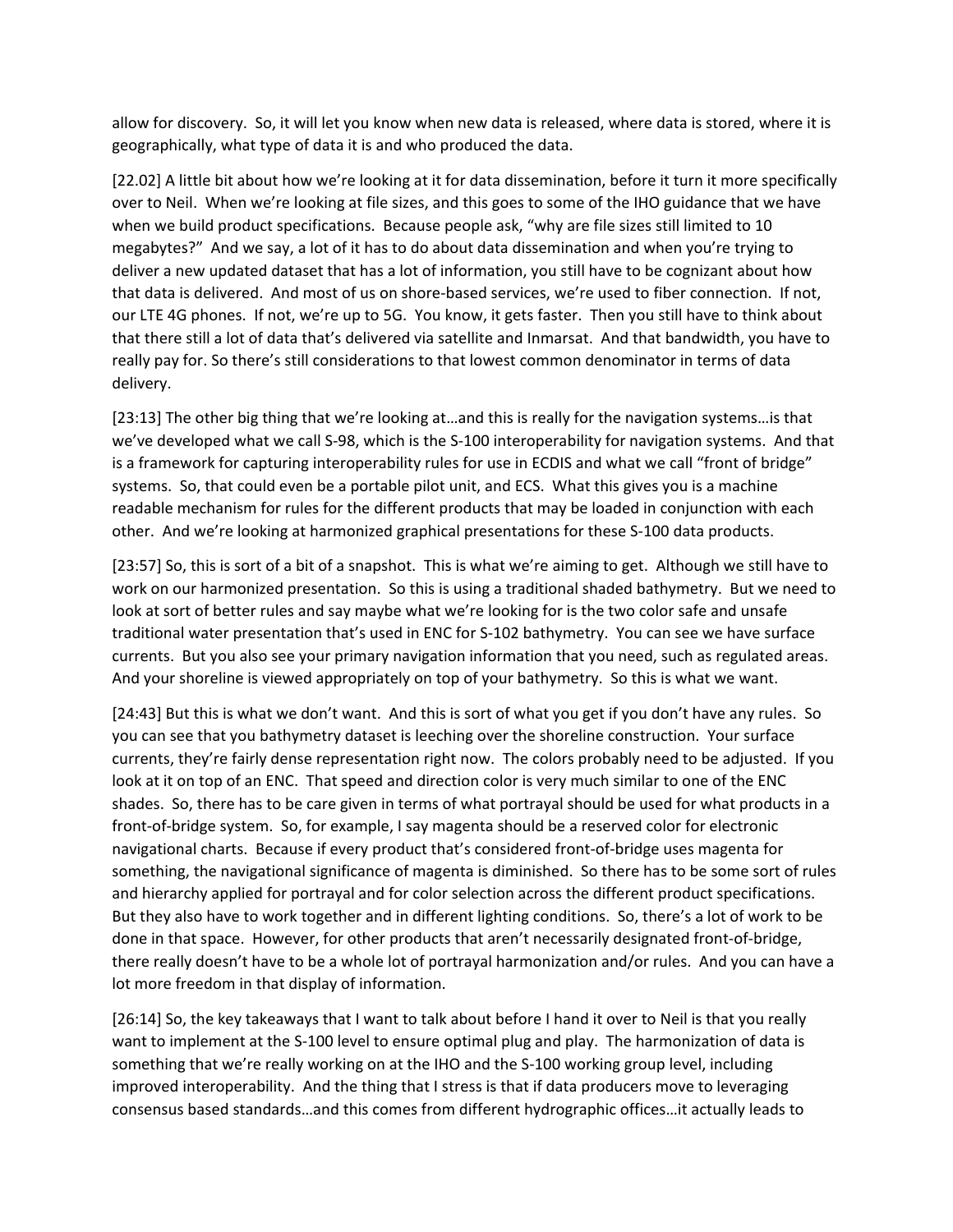lower implementation costs for the manufacturer, which can potentially lead to lower costs for the consumer that leads to an increased uptake of the product.

[26.54] So, I'm gonna turn it over to Neil, who will talk about operationalization of S-100 at NOAA.

**Neil Weston**: [27:07] OK. Thank you, Julia. So, Julia did a great job explaining the S-100 framework, so what I'm going to do now is take it to the next step and we're going to talk about surface currents of S-111 data that uses an S-100 framework. So, here at NOAA, the Office of Coast Survey, were developing a system to disseminate OFS surface current data. So, OFS is Operational Forecast System. And we'll say a few words about that in a minute. So, the system that we are developing has been around about 12-15 months now. So, we're finalizing that. It's designed for use in electronic navigation systems with ENCs. The data is designed to be interoperable with other systems. And the product specification is based on the S-100 framework. So, the surface current spec was adopted by the IHO earlier this year on February the  $13<sup>th</sup>$ .

[28:14] So, a few words about operational forecast systems. So, NOAA operational nowcast and forecast are models that run. They're very sophisticated. They run 24 hours per day. And typically they output some parameters every 6 hours. They're fairly complex and they do support NOAA mission goals and priorities. So the other parts of NOAA that are involved in producing these models. Some of the data that feed into the models and come out of them are water levels, wind, water temperature, salinity, and currents. And then the operational forecast system has three main components. So, you have the hydrodynamic model predictions. There's the product dissemination component. Of course quality control, as we monitor that.

[29:09] So, this chart, which I apologize is a few years old. But at the time it was produced, it showed the domains, where operational forecast systems are available. So, if we start in the northeast. The Gulf of Maine, that one is operational now. And the same thing with New York and Chesapeake Bay and Delaware Bay. So as you move around the Atlantic Coast, there are a number of models that are readily available and some that are in the first or second stages of being developed. The Gulf of Mexico…I think that's almost operational. Is that correct, Ed?

## **Ed Meyers:** Yep.

**Weston:** I'm getting the nod. The Great Lakes is covered. Cook Inlet is Alaska is operational. I think they're finishing off the west coast. So, West Coast OFS. The goal is to have coverage along all of the coast of the United States and main areas.

[30:00] So, now, let's zoom into the lower Chesapeake Bay. So, here we have a map of some discrete stations that provide input into a typical OFS. In this case Chesapeake Bay OFS. And what I mean by discrete is the measurements are only available at those locations. So, anywhere that you don't see a red bubble or station, we would need to get measurements from there from an OFS. So, this would provide input to an OFS and output we would have in a gridded format. So, model inputs here, we have winds, water levels, and currents. And the outputs would be refined water levels, currents, temperature, and salinity.

[30:57] So, some of the things that go into developing an OFS, in this case the Chesapeake Bay. On the left side of the screen, the generation of the nodes or the spacing of the nodes. And here you can see roughly just over 78,000 nodes went into this model. And in some areas, you can see the node density is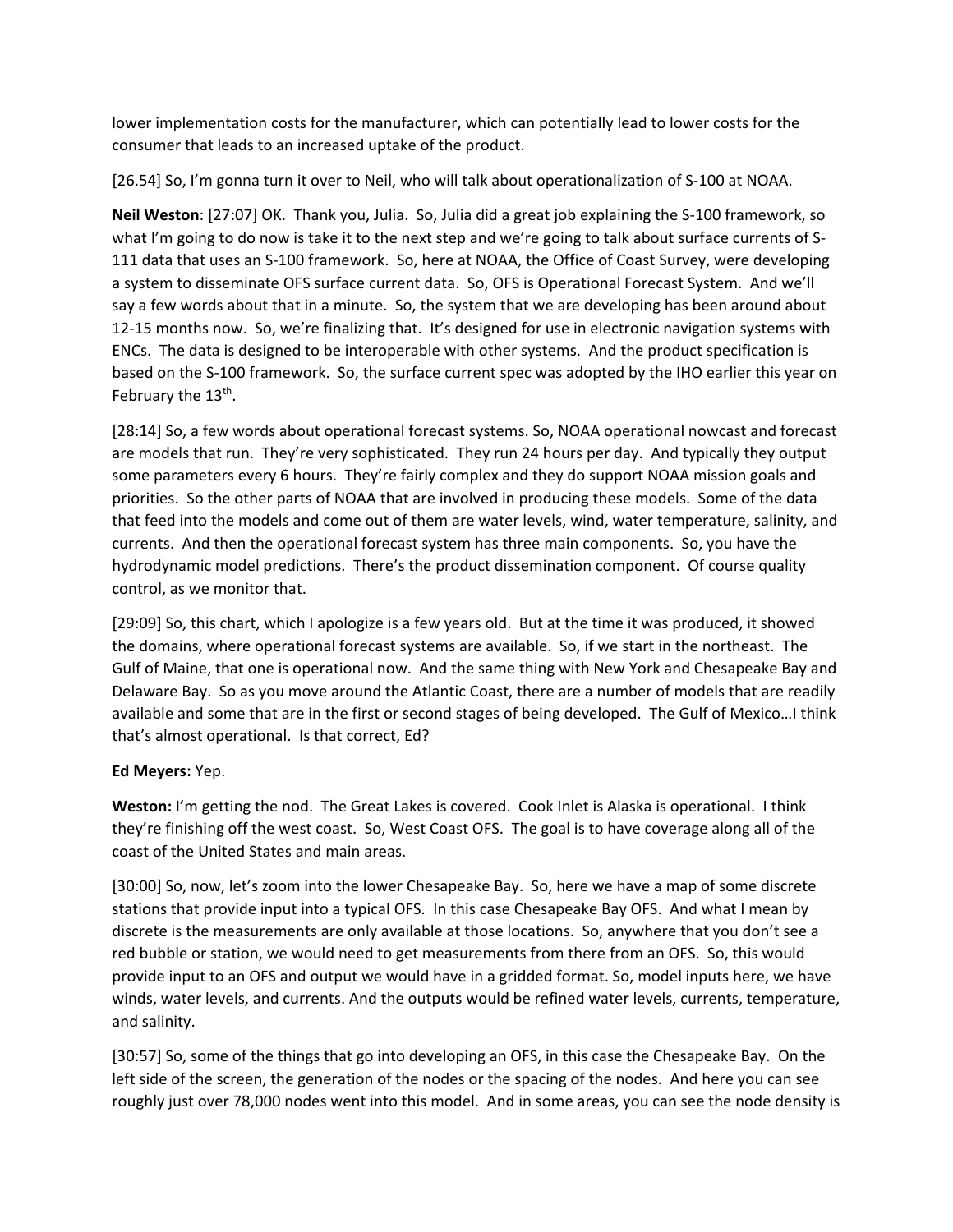much higher than in others. That just provides greater resolution. The other component that goes into generating a model is you need the bathymetry. So, on the right side, you can see the Chesapeake Bay. And the color bat shows you the depth. So, I think 35 or maybe 40 meters is the deepest. So you can see that that's not very deep. So, the higher resolution bathymetry we have, the better modelling and the outputs.

[31:49] So, for simplicity, what we tend to do is take irregularly space nodes for a grid system and make them into regularly spaced. The main goal here is for simplicity in integrating between points and for displaying on like a graphical interface. So, we just want to simplify the process. The node spacing in this case is a hundredth of a degree in the x and y direction. I think that most of the models that we've looked at so far, it's similar. I think San Francisco has a slightly different spacing. But we are looking to improve upon that as time permits and we have resources.

[32:40] So, the next thing I want to talk about is some of the metadata for the surface currents. So, the two IHO specifications that pertain to surface currents. Of course we need the S-100 and the latest edition is 4.0. And for S-111, it's edition 1, which was available earlier this year. Those are the two main documents that you should look at if you have an interest in diving deeper. The format for the data, that's in HDF5. And the parameter that we're looking at is of course surface currents. But we are working on water levels, so you should look forward to that product coming out in a year or so. The coordinate system that we use is WGS84. That's a worldwide system. So I think most mariners are comfortable with this system. The frequency that the data becomes available is typically four times a day. Here, I've listed 0, 6, 12, and 18 UTC. One caveat to this is that not all of the models start at the same time. So, there could be staggered outputs. But typically you get outputs 4 times a day. The duration, for the most part the data is available in either 48 or 72 hours. For a dataset that you download, you can increment each hour, you can see how the surface currents are changing out to 72 hours. The time zone system that we use is UTC. And the resolution (I think this is for Chesapeake Bay) is roughly 500 meters. So, we are going to try to improve on this, again, as resources permit. Now, the depth here, I've listed at 4.5 meters below the surface. The model actually outputs several different layers. So you can get the depth at different…But for the maritime community or the IHO, they've chosen to provide depths at 4.5 meters because that those are the surface currents that most impact a ship or marine transportation. The data coverage…as I mentioned earlier, we have Chesapeake Bay, Delaware Bay, New York, New Jersey. And I think this particular model for the Chesapeake Bay is a hydrodynamic model…Regional Ocean Modelling. So, ROMS.

[35:17] So, this next slide shows the lower Chesapeake Bay. And what you see on the screen are four different cells. This is NOAA's new chart rescheming. So, each of those cells is a band 4 ENC. And so in the center of each cell, you can see the naming convention. US4VA. So, US, band 4, Virginia. And then you've got a sequence that increases as you go from south to north and then from west to east. You can see it's increasing by letter. So, again the format is S-111 with HDF5 encoding. I've listed the grid resolution in this example. It is surface currents. WGS84. There's 72 hours in the dataset and you can increment per hour. And this particular dataset was generated from data taken from December  $3<sup>rd</sup>$  of last year. And there's the time. So, what you can see…you can see the surface currents in sort of a heatmap, using the color bar. But, what you cannot see on this chart is the direction of the currents. So, if we go to the next slide.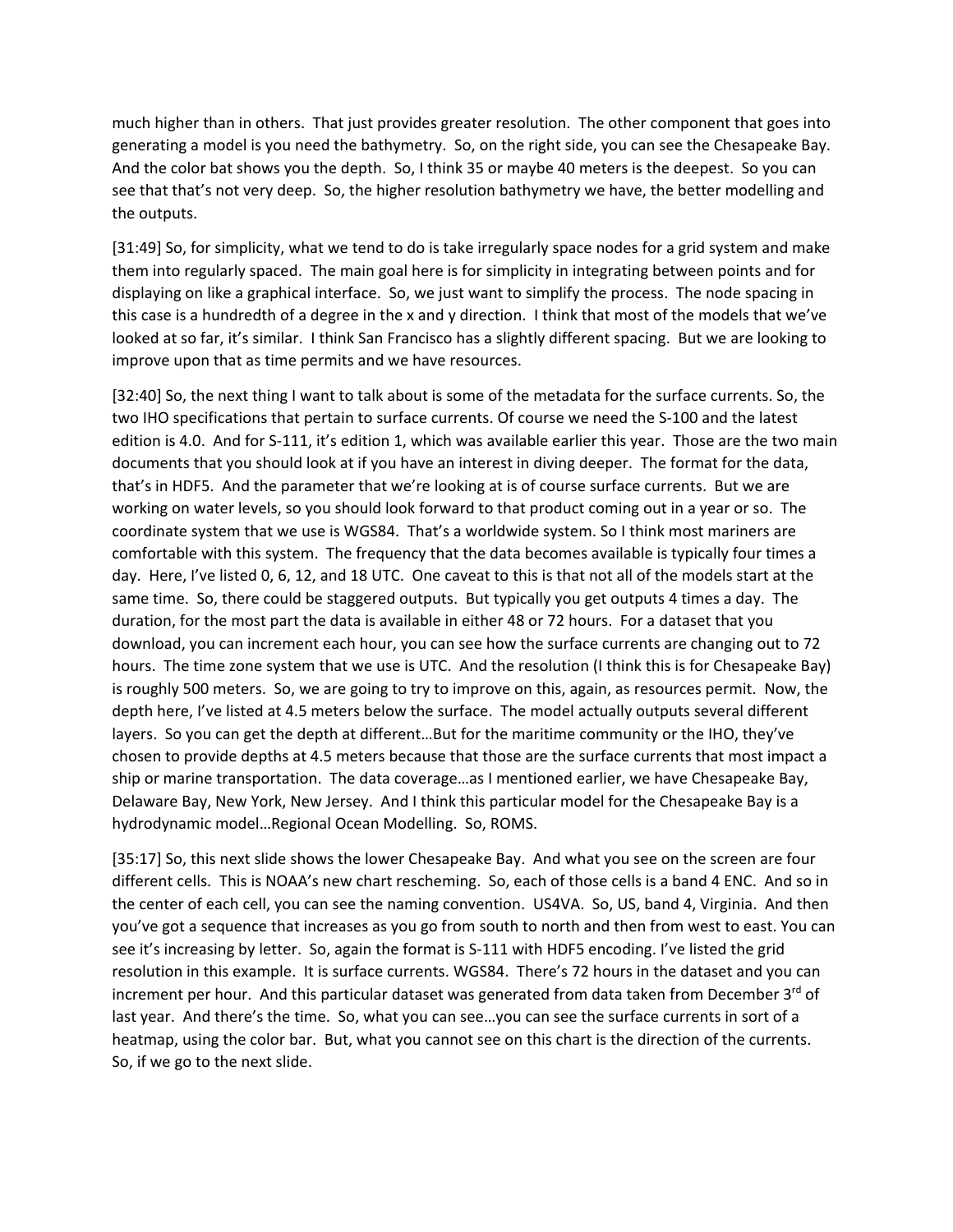[36:33] This is another way of portraying the surface currents. So in this case, you can now see the currents with a vector. So, the magnitude of the vector can be read off from the color bar. Now we did talk about, or give a similar talk a week or two ago about the color bar. And there was some discussion about are these optimal colors? And Julia and I and our colleagues believe that there's still refinement to be made. So that may not be the final color bar that we will have. It's going through checking and things like that to make sure that it's optimal and works with ENCs and so forth. So, don't hold us to it that this is a final product. It's still under review.

**Powell**: [37:20] That's were that interoperability portrayal harmonization comes in because this portrayal is showing the official S-111 portrayal. But you can see there's some issues that may need to be worked out.

**Weston**: [37:35] Yep. So, if you toggle back and forth between these two images, you can see that at the entrance to Chesapeake Bay, the red shows a current of almost two knots. And on the vectors, you can see the colors approaching almost a greenish color, if you will.

[37:55] So, now, what we've done here, on the right side, we've produced ENCs or datasets that correspond to each of those cells. And so if a mariner wants to download a dataset, they can get data that's confined to the boundaries of the cell. And we've put them all together to the three models that you see here. So, New York at the top. And then Delaware Bay and Chesapeake Bay. You can see how they overlap nicely. And this scheme can continues down the eastern seaboard. The same parameters on the left side. This is just showing you as we merge them all together. So, again, this is band 4 ENCs.

[38:41] So, we can of course extend this. And so our colleagues in OAR, they actually have data for the entire Atlantic and Pacific basins. So, what we did…the S-111 colleagues, or the team, took surface currents from RTOFS, real-time operational forecast systems. And here we have band 2 ENCs. So, these are much larger. But you can clearly see in red, the outline of the Gulf Stream. You know, going from the Gulf of Mexico, up around Florida, up along the coast and off to Europe. So, why is this important? Well for some mariners, if they're a ship transiting from the east coast to Europe, they could make use of part of the Gulf Stream. If they just navigate in it for a period of time, they could gain a knot or two. Decreases fuel. So, you're now seeing infrastructure make use of environmental components, such as the surface currents to optimize their transit. The Admiral of the Office of Coast Survey is providing this data because, at the moment, we may be the only ones doing this. But as more countries start producing datasets that are more accurate, we will cease producing these coarser products and allow different nations to provide much higher data quality and data sets. So, we're just doing it as a courtesy to the maritime community.

[40:26] Again, this is just a repeat. But now, along the coast and in the gulf and the Great Lakes, you can see the band 4 ENCs…how they all fit together. And so, as a ship approaches, anywhere along the eastern seaboard and the Gulf of Mexico, you can choose the ENC set you want and you can download the surface current data that corresponds to that. So, it's sort of like a package.

[40:55] So, this next slide actually shows you the different uses, different communities that use operational forecast systems. So, hydrography of course. Surveying, deep sea mining, charting, and EEZ surveys, so forth. On the upper right, you can see shipping. You've got precision navigation. I've got an asterisk about that. So, I'll talk a little bit about precision navigation. So, that's sort of a concept of where a mariner can go to a…let's say one source or one location to get different types of data, such as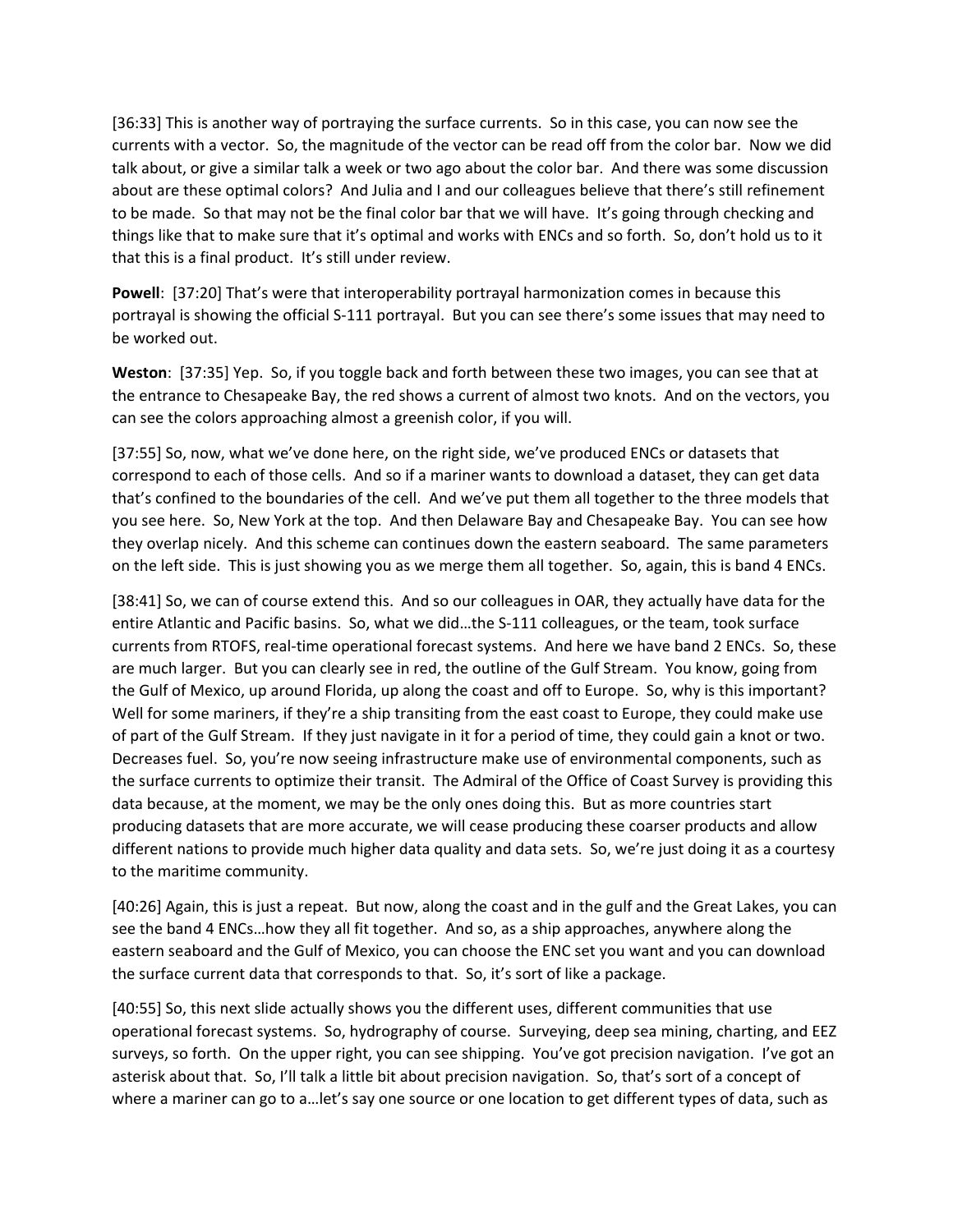ENCs, surface currents, bathymetry, and so forth. It will just simplify the process of the mariner getting information, rather than going to ten or twelve websites.

[41:50] So, the precision navigation concept that's underway at the moment, or being developed started out with a question or computation. We wanted to make sure we understood what problem we were trying to solve and then look at it in various representations. I have real-time data coming into the star. A key component of precision navigation is, of course, structured data, which Julia discussed nicely in the S-100 presentation. You definitely need structured data for this, once the concept becomes a reality. In part of my talk, at the beginning, we talked about algorithms. So, the OFSs are complex algorithms that run. So output from them will feed into precision nav. And in the end you will get various products that come out, whether they're refined bathymetric charts, or higher resolution data from a PORTS system, so forth. The bottom five smaller graphics show you products that we envision will come out of precision navigation. Some of them may be available now.

[43:08] So, some of the economic benefits for precision navigation? We can have a single streamlined decision support tool. And that's to optimize channel depths, if you will. We can visualize data and the environmental conditions. So, if a ship's coming into Chesapeake Bay or San Francisco Bay, it can see and visualize the data in near real time. The system will actually provide streaming information on current, water levels, salinity, a bit later on. And the goal is to have all of this use IHO standards and specifications, which of course uses the S-100 framework. The economic benefits: increased margins of safety, increased cargo capacity, less delays, decreased fuel usage, and so forth. So, you want to fully utilize the port. And the actual picture of the ship going under the bridge…those ships are getting larger and larger. So, the clearance between the top of the ship and the bottom of the bridge is being decreased. So, the more cargo and resources we can move into a community, the more efficient it becomes.

[44:31] Of course all of this isn't without challenges. Today, there are many charts that are available that do not meet the needs of all the mariners. We need higher resolution. Of course, we need real time information. Lower under-keel clearances on many rivers. Those a very dynamic environments. Waves can often dominate in wintertime. San Francisco, the Gulf of Mexico. You have storms around. That can change things considerably. So, if we can get that information in near real time, the mariner has a chance to make a more informed decision. Air gaps on bridges…they're getting tighter and tighter. In fact, sometimes a ship will have to wait if it wants to make a transit up the Mississippi. Wait for the right water level. We have a team of experts that are working on water levels to integrate a model for the lower Mississippi River and the Gulf of Mexico…the norther Gulf of Mexico. So, they're trying to integrate both of those systems. So, we can have very advanced models and forecast capabilities. Fog is often an issue too. Again, I know this in San Francisco and Houston-Galveston area. That's a concern. Something that my colleagues and I are discussing now, we're coming across vertical datums. And they differ, depending on where you are. So, the various datums or water levels are all along the Mississippi, eastern seaboard. So, if we're gonna build a national infrastructure, we have to make sure that we get all of the datums worked out. So, the information that we provide to you is tied to a specific datum that we actually share with you. So, we're gonna work through that. And of course discrete versus continuous data. One of the slides I showed station data that we consider discrete. So, observation data are only valid at those specific locations. And if we go to grid based system, the ideas is to provide observations of value to each of the grid nodes.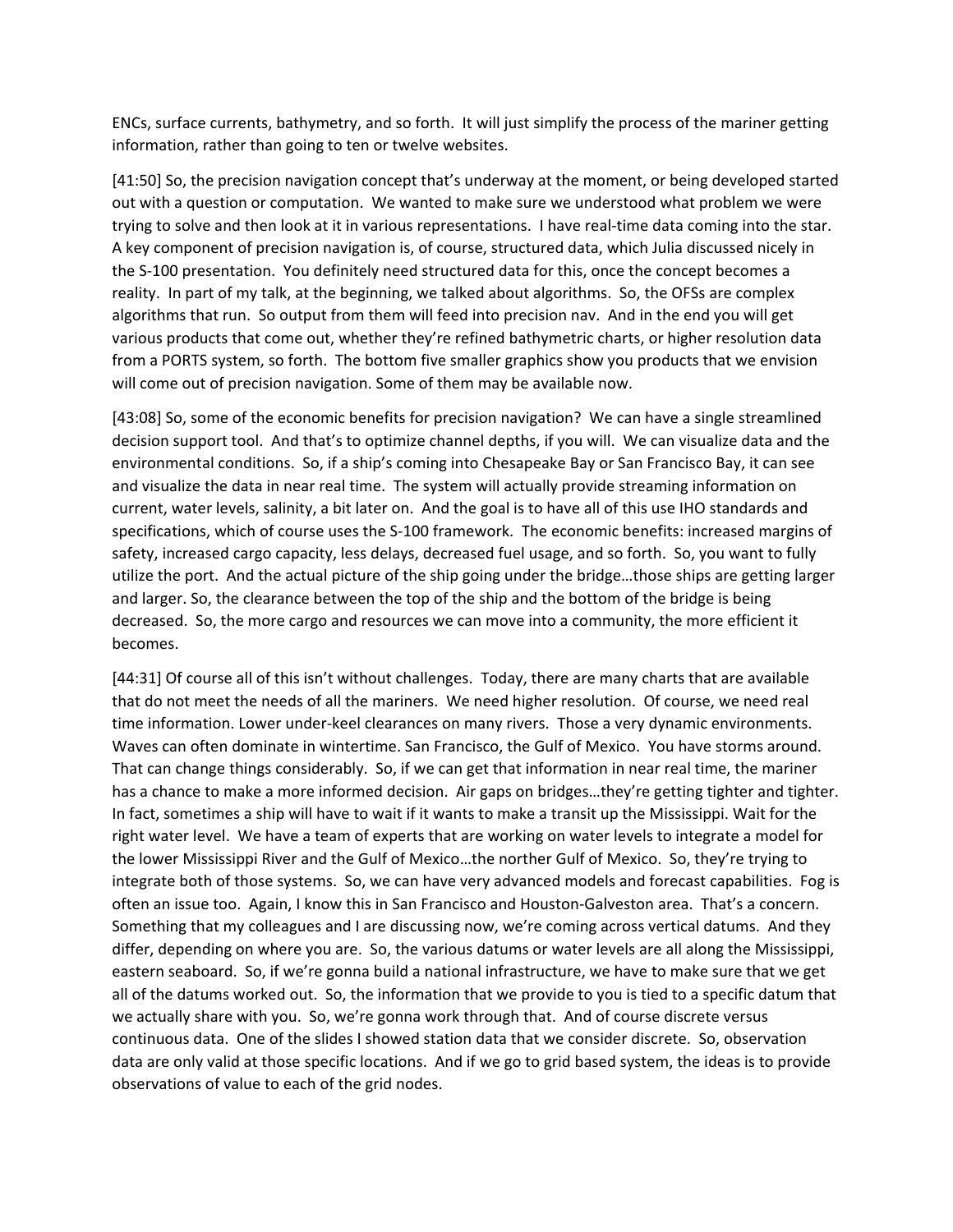[47:05] So, the idea is to enhance and integrate all of this information into a decision support tool. If you look at the graphic in the lower right, you can see a pilot or a ship captain looking at I guess a portable pilot unit. Our concept of precision navigation is that many types of data will be available on a device like this, rather than having the captain run across the bridge looking at various instrumentations. Of course a prudent mariner will want to make use of all the data. But if he or she can get a lot of the data on that unit, that will simplify things. So, of course, this will allow us to reduce the risk. So, we get nowcast and forecast models that are very accurate. Chart information in the right standards. Our goal, or NOAA's vision is to continue to use and promote IHO standards and specs. And here, we've listed just three. The S-100 framework, which Julia talked about. S-111, just the surface currents. And I think S-412 is meteorological data, which will be available shortly. I think I've already mentioned portable pilot units and iPads.

[48:24] So, lastly, the dissemination. As Julia mentioned, we're building out the S-100 data discovery mechanism. And so, we're making great progress on that. The proof of concept…we're using S-111 data to actually validate the systems we're building. And next, or lastly, the initial operating capability. Here we have three or four different data types. The S-111 surface currents, that's sort of available now through our anonymous FTP. But to be fully operational, we want to have the metadata that goes along with these datasets available. So, we're anticipating it will be available by 2020, early 2020. And then shortly after, high resolution bathymetry. And then water levels. My colleague here is working on that too. And then the ENCs. So, I think that's the next slide.

[49:32] So, the next thing I'd like to do is I'll pass it back along to our moderator. If you have any questions for Julia and I, please tap them into the appropriate box in your panel. We'll see if we can access them and answer some of them in the time we have. Thank you.

So, at the moment, the moderators are just reviewing them. They're gonna select a few.

**Question**: [50:33] You have mentioned San Francisco many times in precision navigation. Is precision navigation coming to San Francisco?

**Weston**: At the moment, the team responsible for building the precision navigation infrastructure will include San Francisco when all the data is available. They have a robust platform. But because there is an operational forecast system that runs in San Francisco, the goal is to incorporate that in those data streams, eventually. But, I cannot promise a timeframe.

**Question**: [51:16] Is superimposing weather radar or lightening under consideration?

**Weston**: So, at this time, we don't anticipate bringing those on in phase one. But, we won't rule out revisiting some of those things. But, at the moment, what we want to do is get the ENCs, water levels, surface currents, bathymetry, the nautical charts, so forth, available in precision navigation. So, we'll start there first.

**Question**: [51:56] Could NOAA add S-100 support to GDAL?

**Powell**: I think we can investigate that. I know NOAA sponsors some GDAL updates for variable resolution grids. And I think we are in the process of working on putting the bathymetric attributed grid into GDAL. And I'm not sure that there's some S-100…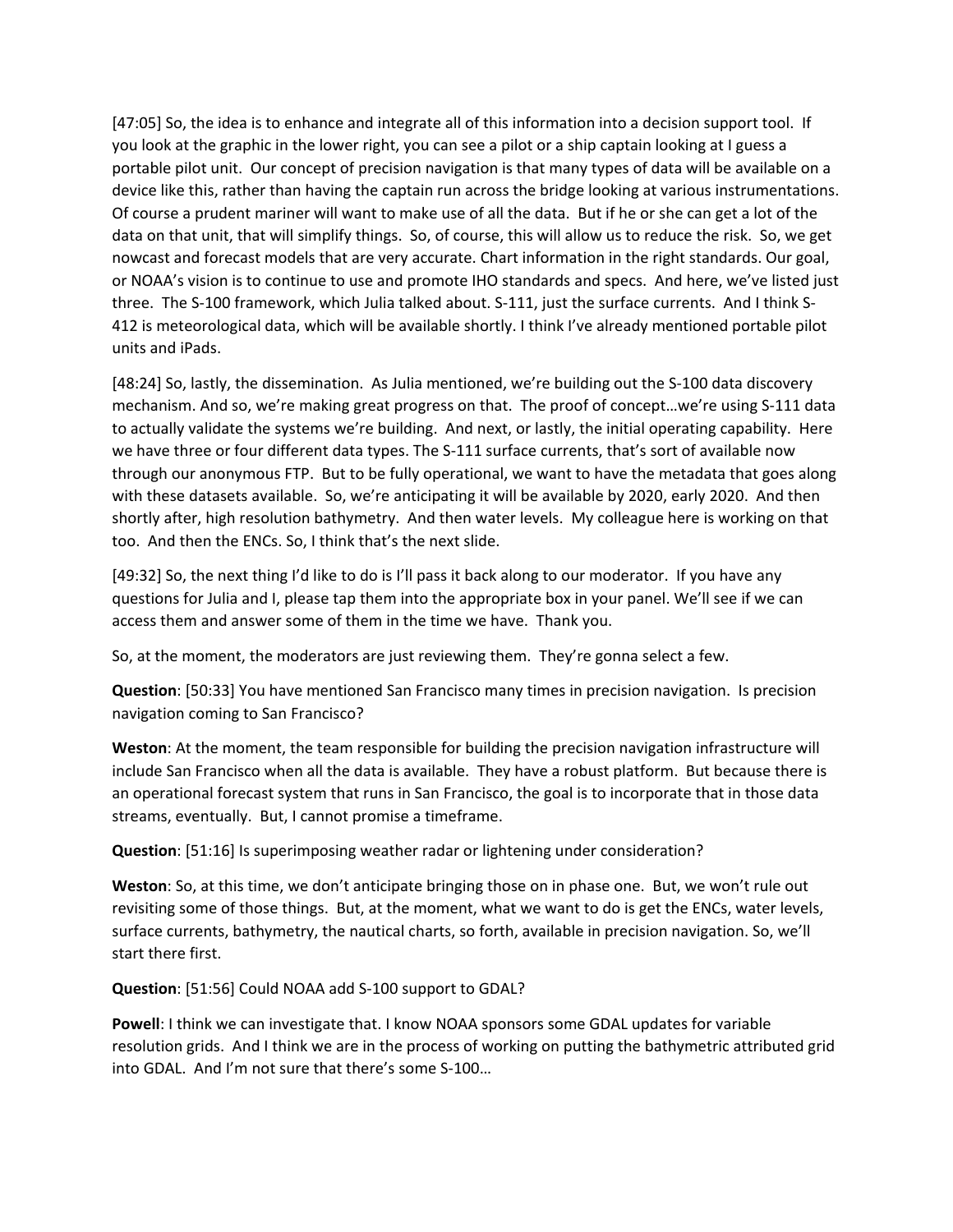**Weston**: For those that aren't familiar with GDAL, that's a library of routines that will allow you to convert from one database format to another. And they usually are graphical in nature.

**Hick**: [52:39] I'm sorry. For those who are saying…I see a lot of comments saying that the slides were not updating during the talk…and I do apologize for that. For those who were unable to see the slides, we are going to post this on our website shortly after this. So, you'll be able to…and our talk was recorded. So, you'll be able to see the slides and the talk.

**Question**: [53:04] Where can we get the S-57 – S-100 converter and is it open source?

**Powell**: The converted is not open source. But, I believe you can get it from the…it may be posted on the IHO website or a link to it. I will have to check.

**Question**: [53:45] What do you think is the impact of autonomous shipping on S-100 and vice versa?

**Powell**: I think S-100 will probably improve autonomous shipping. Because a lot of it is machine to machine data and getting the data. I do think with autonomous shipping, ships don't actually need portrayals. So, we may be able to simplify some portrayals. Especially if it's a lot of shore-based systems that don't necessarily need that sort of instantaneous navigation picture. But I think that the stack of different data probably feeds into moving autonomous shipping further along. Because you can actually get it out to the ships and the decision-making tools together. Especially when you start getting things like the higher resolution bathymetry and the surface currents and the water levels and the under keel management systems. I think that S-100 is probably one of the key foundational things for autonomous shipping. But there is a notion that you don't really need portrayal for ships that have no navigators on board.

**Question**: [55:08] Is there any future development plans for Cook Inlet?

**Weston**: I think the way that operational forecast system models are developed, they usually run for a period of time and then they're refined 3-5 years later or when they need to refine them if there's an area that needs an actual improvement or a fix. Ed may have some more comprehensive answers.

**Meyers**: That's correct. So, in the Cook Inlet operational forecast system, it's going into operations shortly. As you mentioned, we'll be able to add features to it in the future, hopefully, such as ice forecasting and things like that.

**Question**: [56:00] What is a UKC management system?

**Powell**: A UKC management system is an under keel clearance management system. So, what that is, it's usually a shore-based system that takes in different parameters and runs a calculation for risk on whether a ship can go or no-go. So, S-100 has standardized how that data is disseminated. It does not standardize the actual UKC calculations. But if you've got a management system and it needs to get to a ship, here is the little packet of data and here is how it should portray on the screen. Tells the mariner were they can and cannot go, based on the risk calculations on water levels.

**Question**: [56:52] Does S-100 support data-streaming?